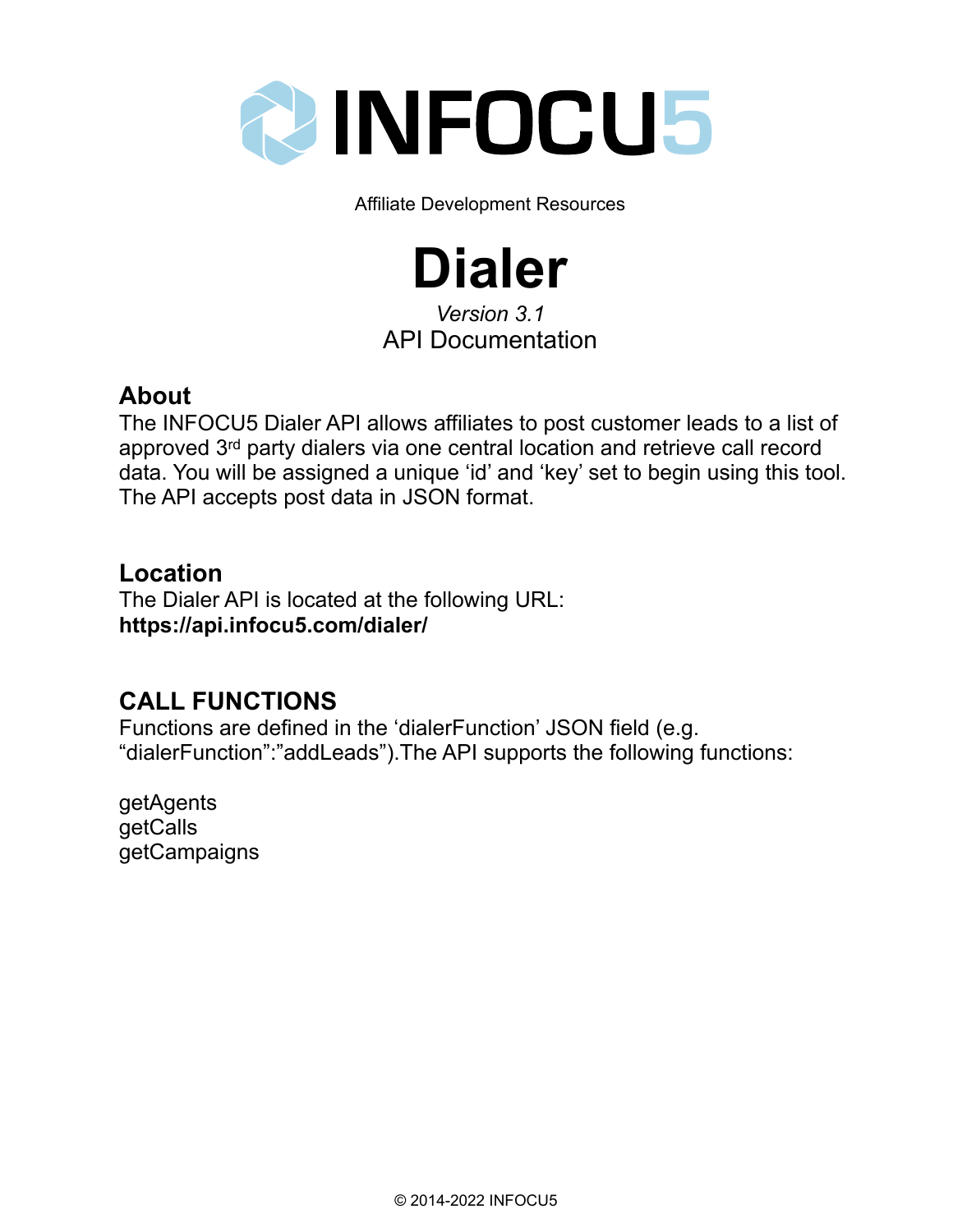## **CALL FUNCTION:** getAgents

Fetches a list of all current agents available. The results may include agents under your own affiliate and agents you are able to interact with, filtered by a variable.

#### **Variables**

The API takes the following variables posted in JSON format:

| <b>Name</b>    | <b>Required</b> | Value                                                                                                                   |
|----------------|-----------------|-------------------------------------------------------------------------------------------------------------------------|
| affiliateID    | Y               | 12 character alphanumeric id string<br>assigned to affiliates                                                           |
| affiliateKey   | Y               | 32 character alphanumeric password<br>string assigned to affiliates                                                     |
| dialerFunction | Y               | "getAgents"                                                                                                             |
| showAll        |                 | "y" / "n"                                                                                                               |
|                |                 | Selecting "y" will return all agents<br>available to you. Selecting "n" will<br>return only agents under your affiliate |

#### **Response**

The API returns the following variables in JSON format:

| <b>Name</b>     | Value                                               |
|-----------------|-----------------------------------------------------|
| responseCode    | Numeric code representing the result of the<br>call |
| responseMessage | Descriptive message of the result of the call       |
| responseDetails | Array of agents returned by the call                |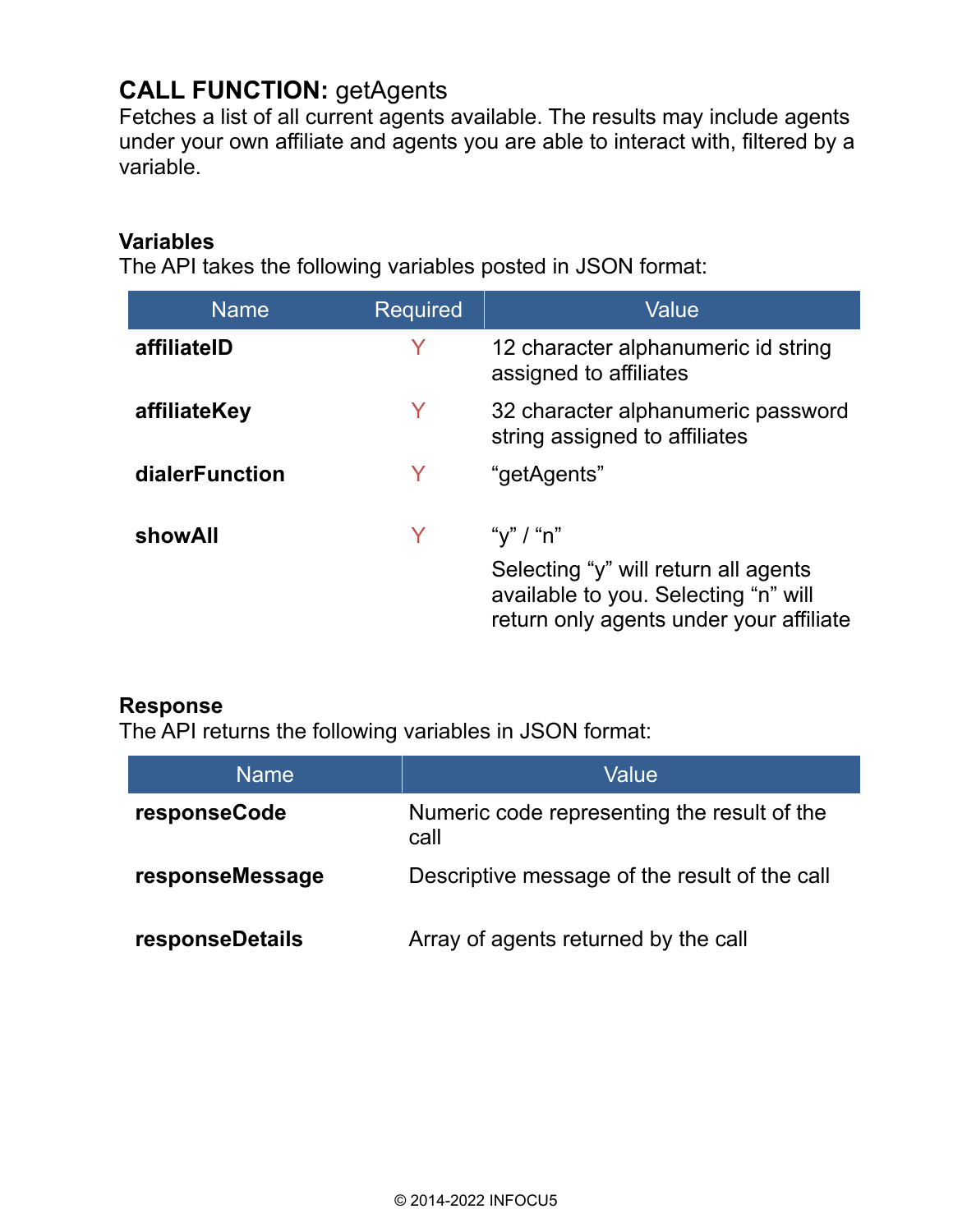#### **responseDetails (array structure)**

agentID agentNameFirst agentNameLast

ID of Agent Agent first name Agent last name

#### **Response Codes**

The API will return the following response codes in JSON format:

| Code | Value                                               |
|------|-----------------------------------------------------|
| 1    | <b>Success</b>                                      |
| 80   | Improperly formatted request (JSON format required) |
| 100  | Invalid ID and Transaction Key combination          |
| 341  | No Agents available                                 |
| 800  | Invalid function                                    |
| 900  | The interface encountered an error                  |

#### **Example JSON format**

The following is an example of a properly formatted JSON data structure for the API post:

```
{
  "affiliateID": " AFFILIATE ID ",
 "affiliateKey": "_AFFILIATE_KEY_",
 "dialerFunction": "getAgents",
   "showAll": "y"
}
```
The following is an example of a JSON formatted return result for a successful transaction:

```
{
   "responseCode": 1,
 "responseMessage": "Success",
 "responseDetails": [
     {
       "agentID": _AGENT_ID_,
        "agentNameFirst": "First",
```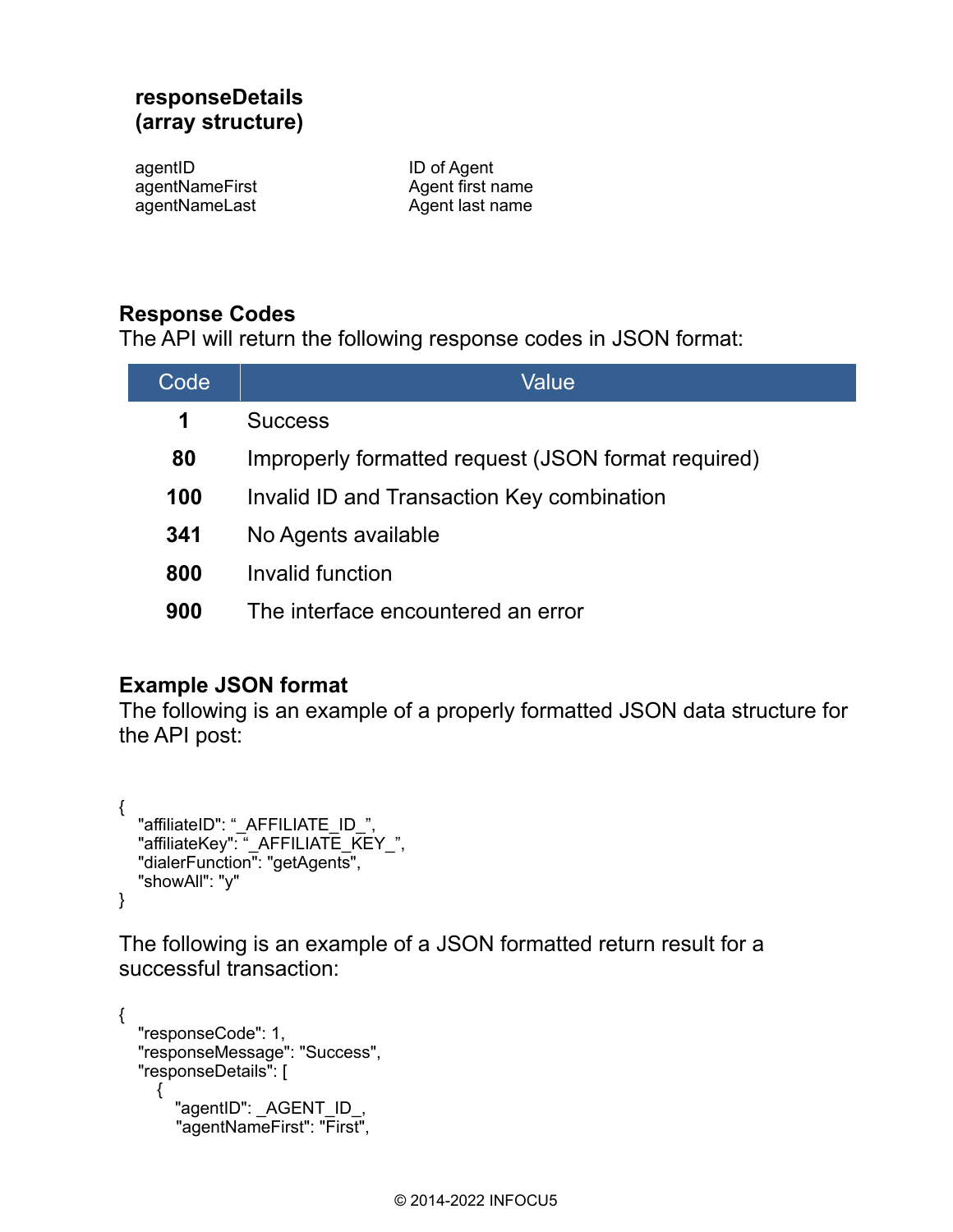```
 "agentNameLast": "Last"
     }
  ]
}
```
The following is an example of a JSON formatted return result for an unsuccessful transaction:

```
{
 "responseCode": 100,
 "responseMessage": "Invalid ID and Transaction Key combination"
}
```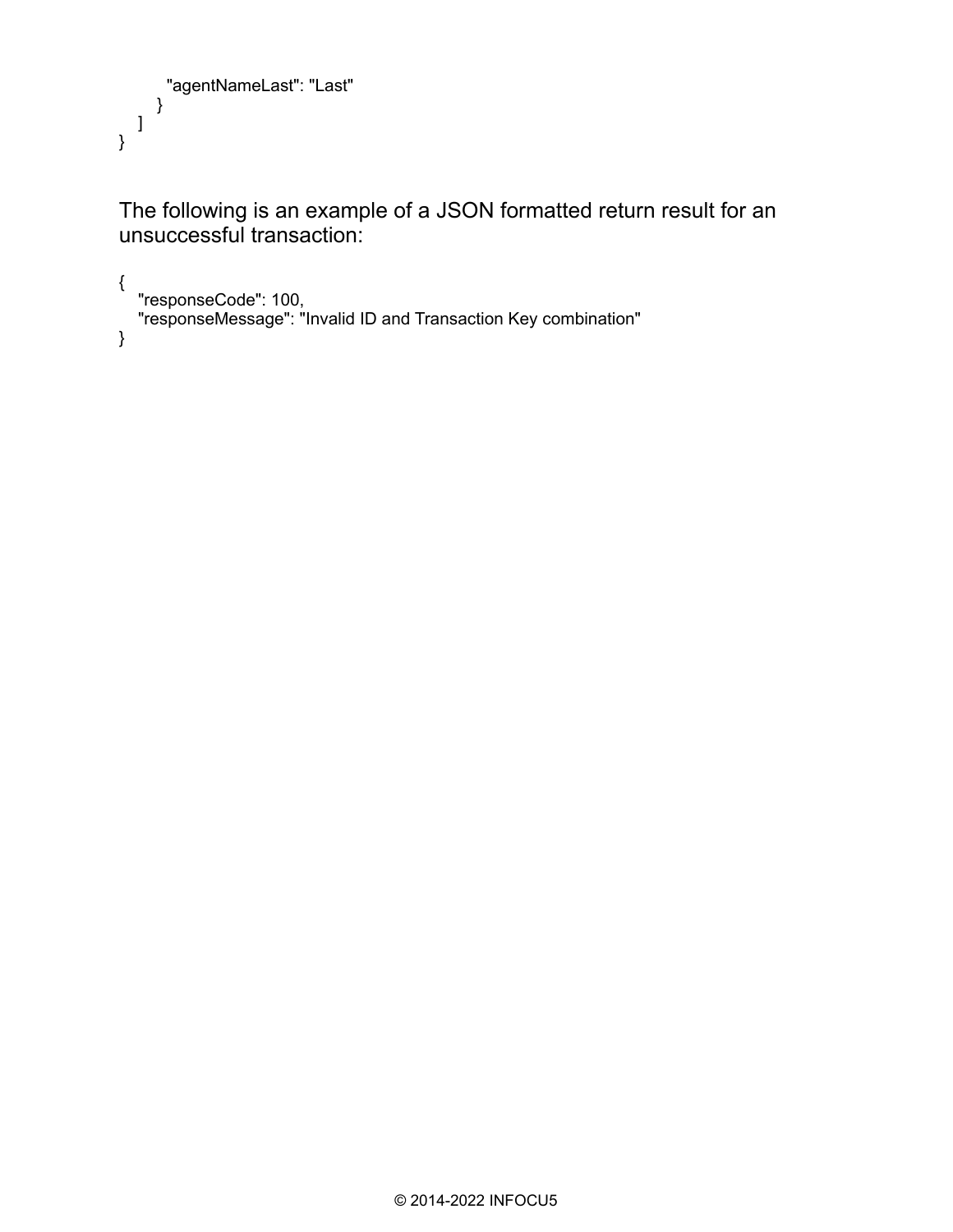## **CALL FUNCTION: getCalls**

Fetches a list of call records available, filtered by several variables.

#### **Variables**

The API takes the following variables posted in JSON format:

| <b>Name</b>     | <b>Required</b> | Value                                                                                                 |
|-----------------|-----------------|-------------------------------------------------------------------------------------------------------|
| affiliatelD     | Y               | 12 character alphanumeric id string<br>assigned to affiliates                                         |
| affiliateKey    | Y               | 32 character alphanumeric password<br>string assigned to affiliates                                   |
| dialerFunction  | Y               | "getCalls"                                                                                            |
| dateStart       | Y               | Start search date & time of record.<br>ISO format with UTC offset (e.g.<br>2022-01-01T00:13:13+00:00) |
| dateEnd         | Y               | End search date & time of record.<br>ISO format with UTC offset (e.g.<br>2022-01-01T13:13:13+00:00)   |
| filterCampaigns | N               | Array of campaign IDs associated<br>with the call (can be found with the<br>'getCampaigns' method)    |
| filterAgents    | N               | Array of agent IDs associated with<br>the call (can be found with the<br>'getAgents' method)          |

#### **Response**

The API returns the following variables in JSON format:

| <b>Name</b>     | Value                                               |
|-----------------|-----------------------------------------------------|
| responseCode    | Numeric code representing the result of the<br>call |
| responseMessage | Descriptive message of the result of the call       |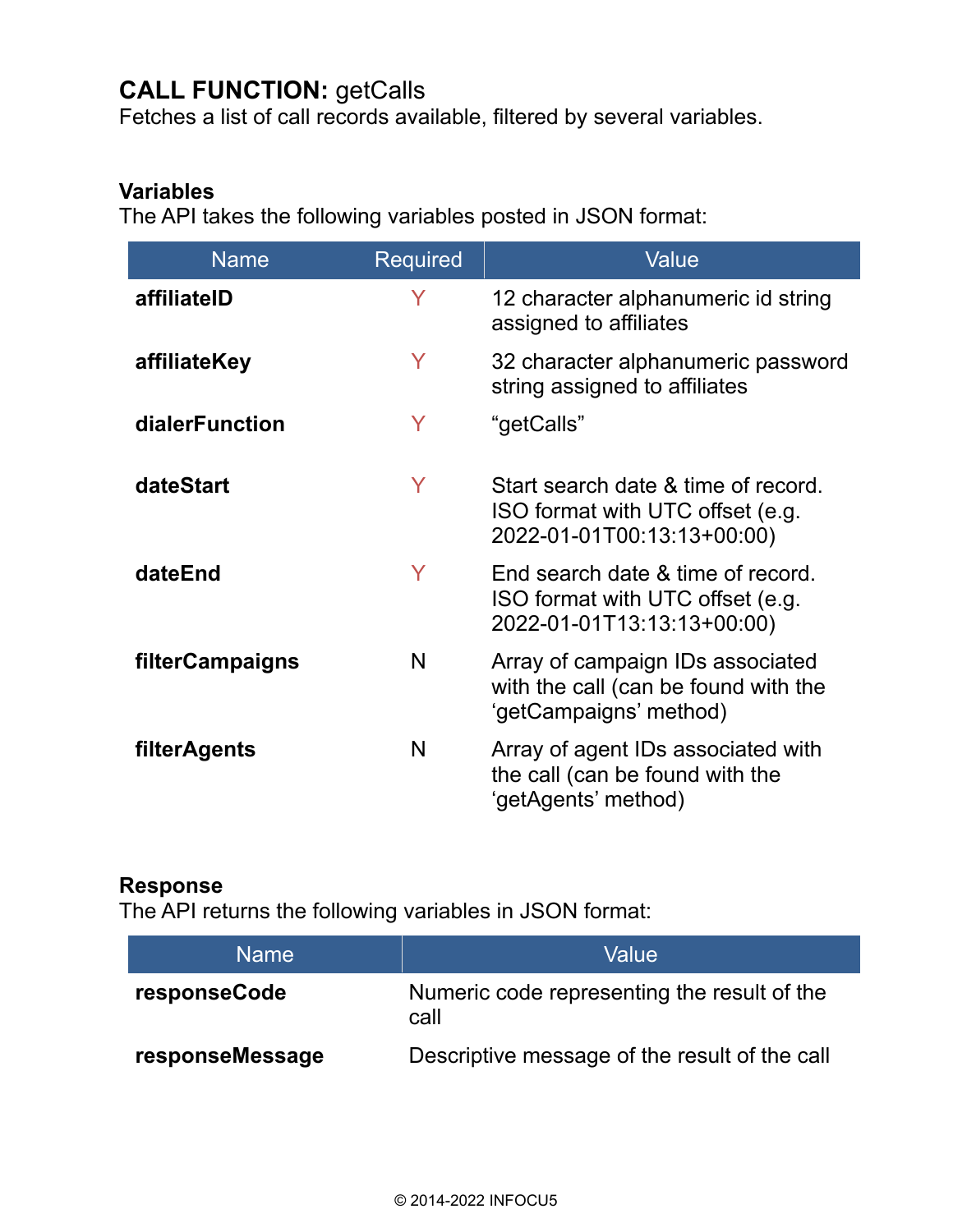#### **responseDetails (array structure)**

| callID                | ID of Call                                 |
|-----------------------|--------------------------------------------|
| callDate              | Date & time of call in ISO format (in GMT) |
| callCampaignID        | ID of campaign associated with call        |
| callCampaignName      | Name of campaign associated with call      |
| callListID            | ID of list associated with call            |
| callListName          | Name of list associated with call          |
| callAgentName         | Name of agent who handled call             |
| callContact           | Name of call contact/customer              |
| callType              | Call type (Inbound or Outbound)            |
| callNumberInbound     | Inbound phone number                       |
| callNumberOutbound    | Outbound phone number                      |
| callTime              | Total duration of call                     |
| callQueueTime         | Queue duration of call                     |
| callTalkTime          | Talk duration of call                      |
| callHoldTime          | Hold duration of call                      |
| callHandleTime        | Agent handle time of call                  |
| callAfterCallWorkTime | Agent after call work time                 |

#### **Response Codes**

The API will return the following response codes in JSON format:

| Code | Value                                               |
|------|-----------------------------------------------------|
| 1    | <b>Success</b>                                      |
| 80   | Improperly formatted request (JSON format required) |
| 100  | Invalid ID and Transaction Key combination          |
| 340  | No Calls found                                      |
| 800  | Invalid function                                    |
| 900  | The interface encountered an error                  |

#### **Example JSON format**

The following is an example of a properly formatted JSON data structure for the API post:

{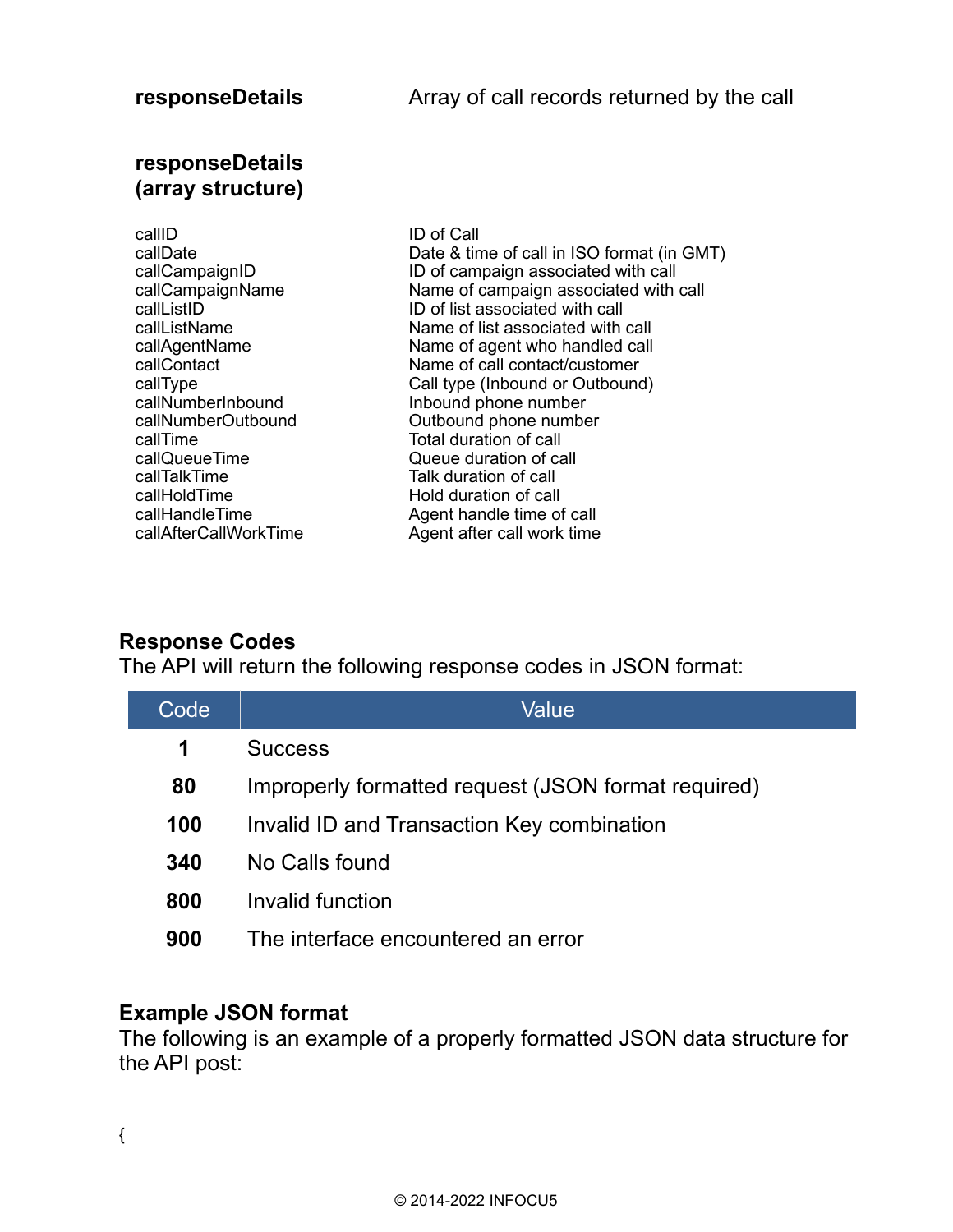```
"affiliateID": " AFFILIATE ID ".
 "affiliateKey": "_AFFILIATE_KEY_",
 "dialerFunction": "getCalls",
   "dateStart": "2022-01-01T00:00:00+00:00",
   "dateEnd": "2022-01-01T23:59:59+00:00",
}
```
The following is an example of a JSON formatted return result for a successful transaction:

```
{
   "responseCode": 1,
   "responseMessage": "Success",
   "responseDetails": {
       "_CALL_ID_": \{ "callDate": "2022-01-01T20:58:19+00:00",
               "callCampaignID": "_CAMPAIGN_ID_",
 "callCampaignName": "Campaign Name",
 "callListID": "_LIST_ID_",
               "callListName": "List Name",
               "callAgentName": "Agent Name",
               "callContact": "Contact Name",
               "callType": "Inbound",
               "callNumberInbound": "8885551212",
               "callNumberOutbound": "8885551313",
               "callTime": "00:20:27",
               "callQueueTime": "00:01:49",
               "callTalkTime": "00:24:07",
               "callHoldTime": "00:00:00",
               "callHandleTime": "00:18:37",
               "callAfterCallWorkTime": "00:00:03"
       }
   }
}
```
The following is an example of a JSON formatted return result for an unsuccessful transaction:

```
{
   "responseCode": 100,
   "responseMessage": "Invalid ID and Transaction Key combination"
}
```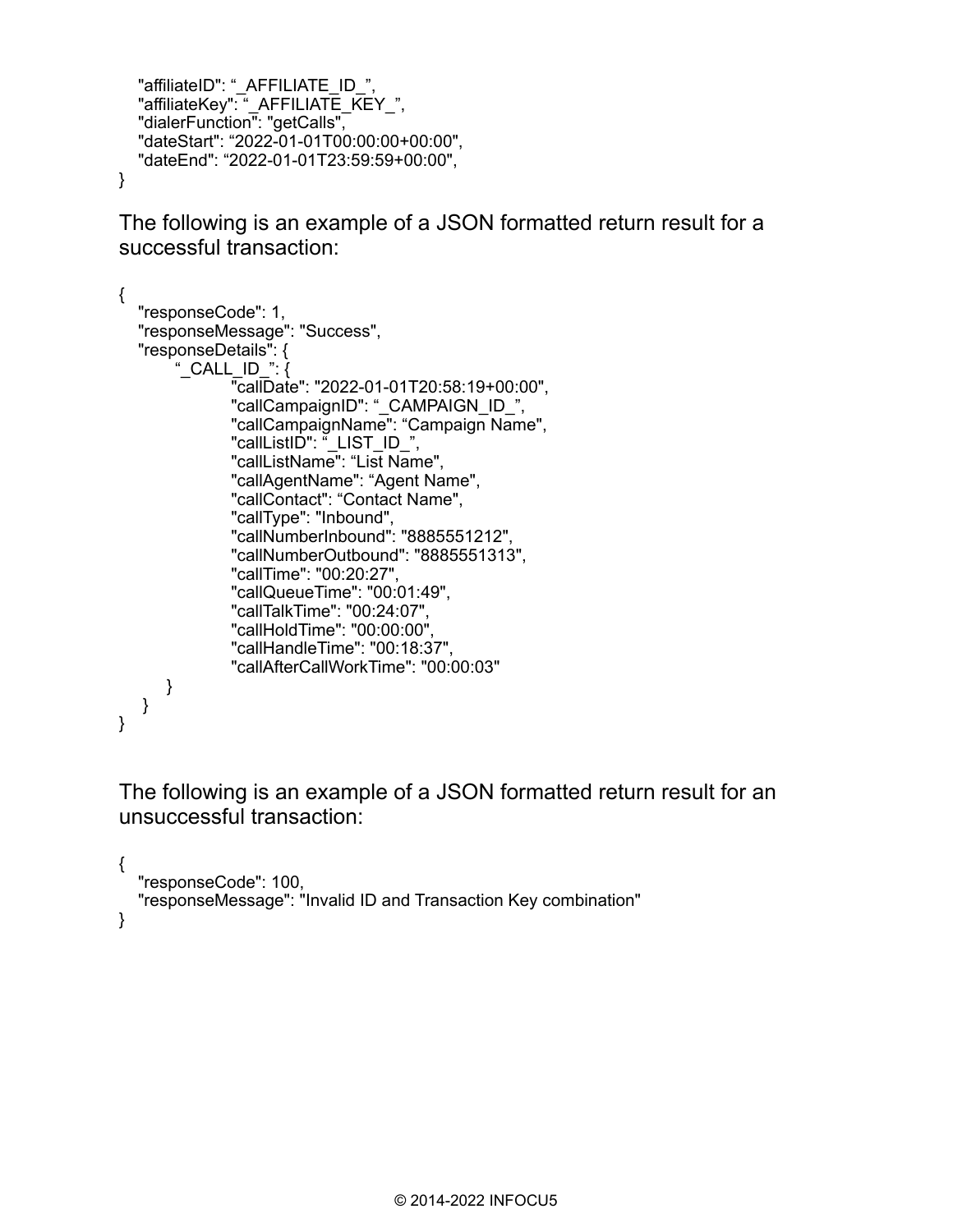## **CALL FUNCTION:** getCampaigns

Fetches a list of all current campaigns available. The results may include campaigns you own and campaigns you are able to interact with, filtered by a variable.

#### **Variables**

The API takes the following variables posted in JSON format:

| <b>Name</b>    | <b>Required</b> | Value                                                                                                                              |
|----------------|-----------------|------------------------------------------------------------------------------------------------------------------------------------|
| affiliateID    | Y               | 12 character alphanumeric id string<br>assigned to affiliates                                                                      |
| affiliateKey   | Y               | 32 character alphanumeric password<br>string assigned to affiliates                                                                |
| dialerFunction | Y               | "getCampaigns"                                                                                                                     |
| showAll        |                 | "y" / "n"<br>Selecting "y" will return all campaigns<br>available to you. Selecting "n" will<br>return only campaigns owned by you |

#### **Response**

The API returns the following variables in JSON format:

| Name            | Value                                               |
|-----------------|-----------------------------------------------------|
| responseCode    | Numeric code representing the result of the<br>call |
| responseMessage | Descriptive message of the result of the call       |
| responseDetails | Array of campaigns returned by the call             |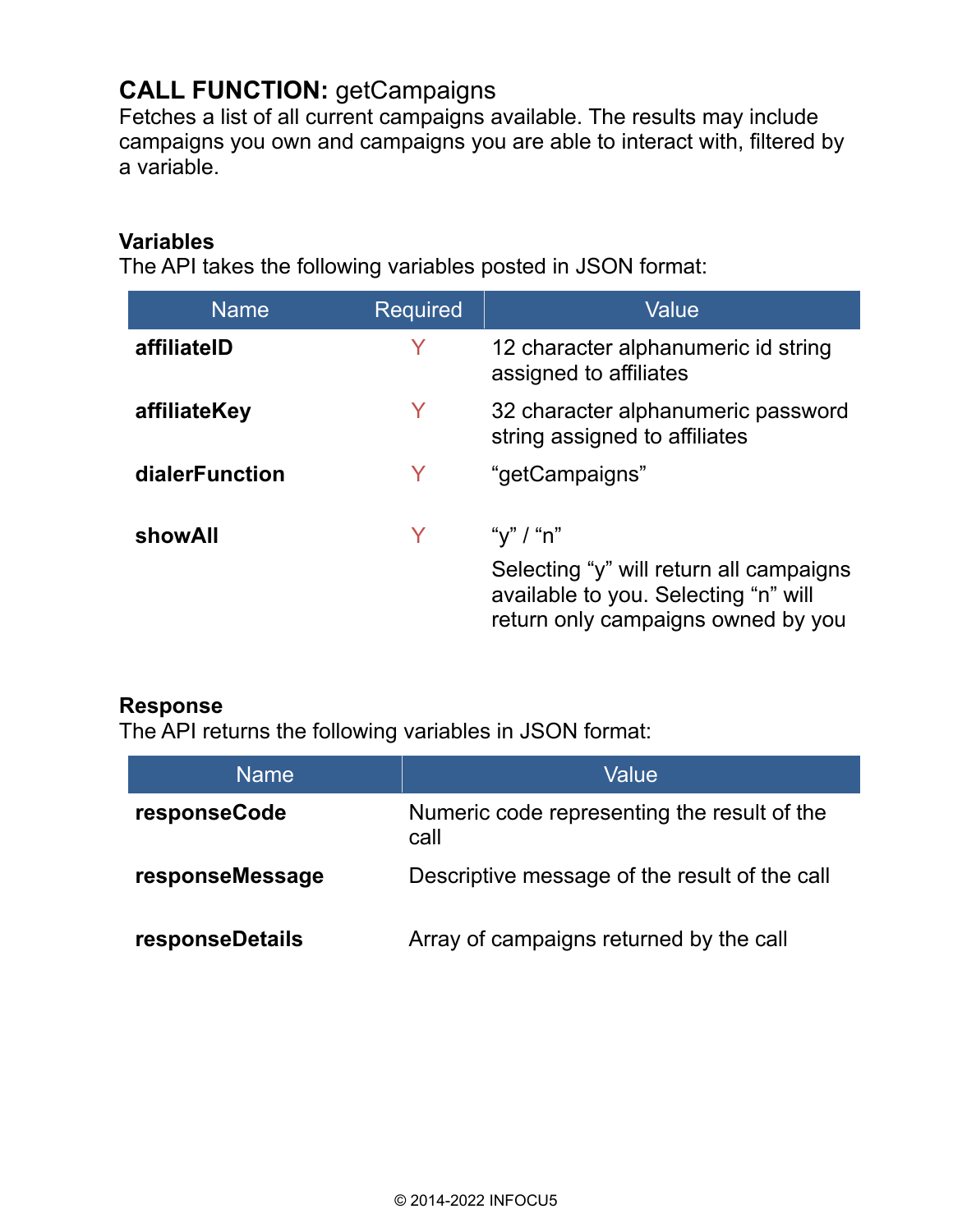#### **responseDetails (array structure)** campaignID campaignName campaignLists { dialerID dialerName fields  ${ex.}$  leadNameFirst leadNameLast leadPhone } }

ID of Campaign Campaign Name Array of dialer lists associated with campaign

Dialer ID Dialer Name Array of fields available in the list

### **Response Codes**

The API will return the following response codes in JSON format:

| Code | Value                                               |
|------|-----------------------------------------------------|
| 1    | <b>Success</b>                                      |
| 80   | Improperly formatted request (JSON format required) |
| 100  | Invalid ID and Transaction Key combination          |
| 340  | No Campaigns available                              |
| 800  | Invalid function                                    |
| 900  | The interface encountered an error                  |
|      |                                                     |

#### **Example JSON format**

The following is an example of a properly formatted JSON data structure for the API post:

```
{
 "affiliateID": "_AFFILIATE_ID_",
 "affiliateKey": "_AFFILIATE_KEY_",
   "dialerFunction": "getCampaigns",
   "showAll": "y"
}
```